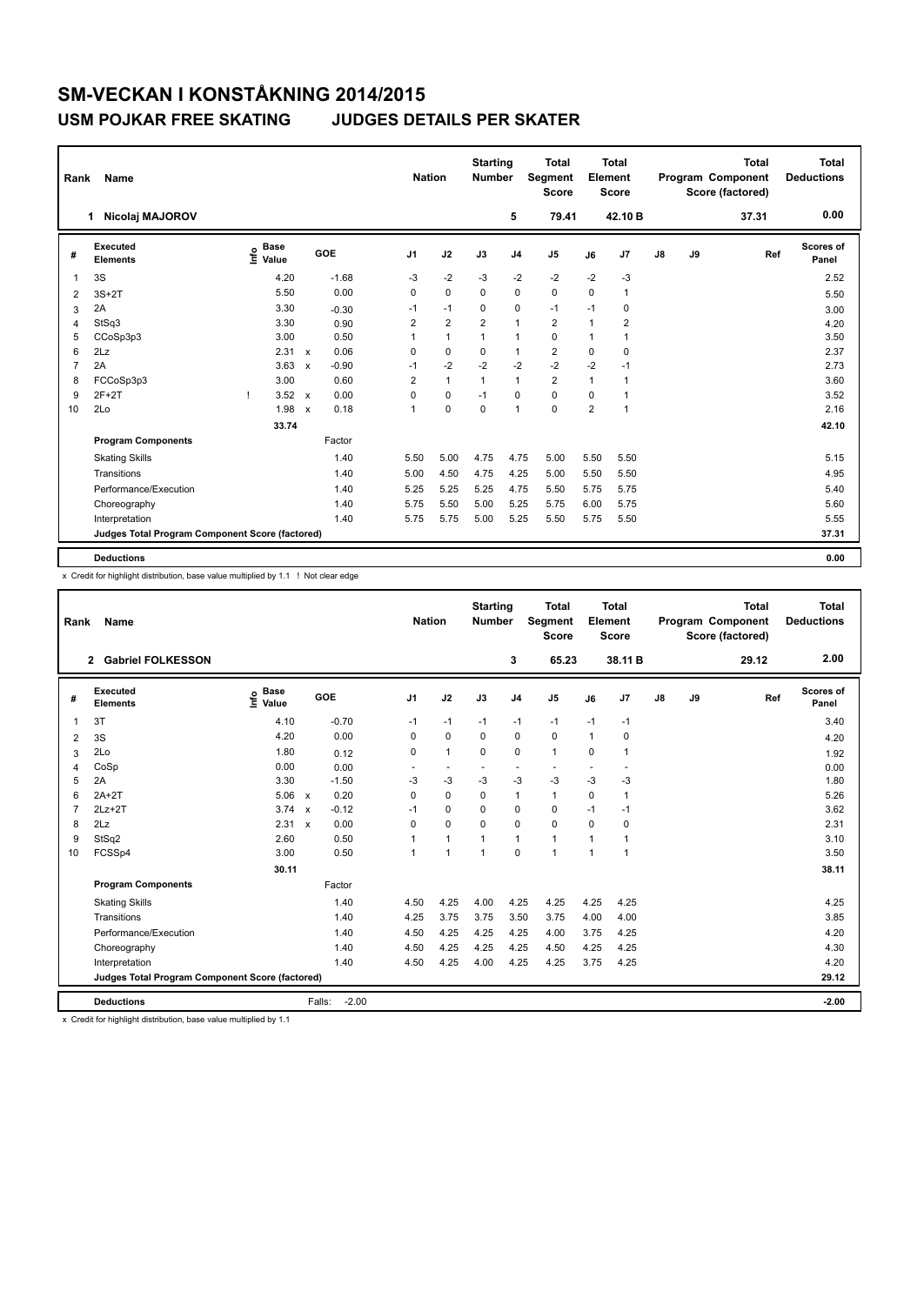## **SM-VECKAN I KONSTÅKNING 2014/2015 USM POJKAR FREE SKATING JUDGES DETAILS PER SKATER**

| <b>Name</b><br>Rank |                                                 |              |                      |                           |         |                | <b>Nation</b> |             | <b>Starting</b><br><b>Number</b> | <b>Total</b><br><b>Segment</b><br><b>Score</b> | <b>Total</b><br>Element<br><b>Score</b> |              | Program Component<br>Score (factored) |    | <b>Total</b> | <b>Total</b><br><b>Deductions</b> |
|---------------------|-------------------------------------------------|--------------|----------------------|---------------------------|---------|----------------|---------------|-------------|----------------------------------|------------------------------------------------|-----------------------------------------|--------------|---------------------------------------|----|--------------|-----------------------------------|
|                     | <b>Natran TZAGAI</b><br>3                       |              |                      |                           |         |                |               |             | 4                                | 56.98                                          |                                         | 31.24 B      |                                       |    | 26.74        | 1.00                              |
| #                   | Executed<br><b>Elements</b>                     | ١nf٥         | <b>Base</b><br>Value |                           | GOE     | J <sub>1</sub> | J2            | J3          | J <sub>4</sub>                   | J <sub>5</sub>                                 | J6                                      | J7           | $\mathsf{J}8$                         | J9 | Ref          | Scores of<br>Panel                |
| $\mathbf 1$         | $2Lz+2T$                                        |              | 3.40                 |                           | 0.00    | $-1$           | $\mathbf 0$   | 0           | 0                                | $\mathbf 0$                                    | $\mathbf 0$                             | 0            |                                       |    |              | 3.40                              |
| $\overline{2}$      | 2A                                              |              | 3.30                 |                           | 0.00    | 0              | $\mathbf 0$   | $\mathbf 0$ | $\mathbf 0$                      | $\mathbf 0$                                    | $\mathbf 0$                             | $\mathbf{1}$ |                                       |    |              | 3.30                              |
| 3                   | 2A                                              |              | 3.30                 |                           | $-1.50$ | -3             | $-3$          | -3          | $-3$                             | $-2$                                           | $-3$                                    | $-3$         |                                       |    |              | 1.80                              |
| 4                   | $2Lo+2T$                                        |              | 3.10                 |                           | 0.00    | 0              | $\Omega$      | $\Omega$    | $\Omega$                         | $\Omega$                                       | $\Omega$                                | $\Omega$     |                                       |    |              | 3.10                              |
| 5                   | CCoSp3p4                                        |              | 3.50                 |                           | 0.00    | $-1$           | $\mathbf 0$   | $\Omega$    | $\mathbf 0$                      | $\mathbf 0$                                    | $\mathbf 0$                             | 0            |                                       |    |              | 3.50                              |
| 6                   | StSq3                                           |              | 3.30                 |                           | 0.00    | 0              | $\mathbf{1}$  | 0           | $\Omega$                         | $\Omega$                                       | $\Omega$                                | $\Omega$     |                                       |    |              | 3.30                              |
| $\overline{7}$      | 2F                                              |              | 2.09                 | $\boldsymbol{\mathsf{x}}$ | 0.00    | $\Omega$       | $\Omega$      | $\Omega$    | $\mathbf 0$                      | $\mathbf 0$                                    | $\Omega$                                | 0            |                                       |    |              | 2.09                              |
| 8                   | 2Lz                                             | $\mathbf{I}$ | 2.31                 | $\boldsymbol{\mathsf{x}}$ | $-0.30$ | $-1$           | $-1$          | $-1$        | $-1$                             | $-1$                                           | $-1$                                    | $-1$         |                                       |    |              | 2.01                              |
| 9                   | 2Lo                                             |              | 1.98                 | $\mathbf x$               | 0.00    | $\Omega$       | $\mathbf 0$   | $\Omega$    | $-1$                             | $\mathbf 0$                                    | $\Omega$                                | $\Omega$     |                                       |    |              | 1.98                              |
| 10                  | FCCoSp3p3                                       |              | 3.00                 |                           | $-0.24$ | $-1$           | $-1$          | $\Omega$    | $-1$                             | $-1$                                           | $-1$                                    | 0            |                                       |    |              | 2.76                              |
|                     |                                                 |              | 29.28                |                           |         |                |               |             |                                  |                                                |                                         |              |                                       |    |              | 31.24                             |
|                     | <b>Program Components</b>                       |              |                      |                           | Factor  |                |               |             |                                  |                                                |                                         |              |                                       |    |              |                                   |
|                     | <b>Skating Skills</b>                           |              |                      |                           | 1.40    | 4.25           | 3.75          | 4.00        | 4.00                             | 4.00                                           | 4.00                                    | 4.00         |                                       |    |              | 4.00                              |
|                     | Transitions                                     |              |                      |                           | 1.40    | 4.00           | 3.75          | 3.50        | 3.25                             | 3.50                                           | 3.50                                    | 3.75         |                                       |    |              | 3.60                              |
|                     | Performance/Execution                           |              |                      |                           | 1.40    | 4.00           | 3.75          | 3.75        | 4.00                             | 4.00                                           | 3.50                                    | 4.25         |                                       |    |              | 3.90                              |
|                     | Choreography                                    |              |                      |                           | 1.40    | 4.25           | 4.00          | 4.00        | 3.75                             | 3.75                                           | 3.75                                    | 4.00         |                                       |    |              | 3.90                              |
|                     | Interpretation                                  |              |                      |                           | 1.40    | 4.25           | 3.50          | 3.75        | 3.75                             | 3.50                                           | 3.50                                    | 4.00         |                                       |    |              | 3.70                              |
|                     | Judges Total Program Component Score (factored) |              |                      |                           |         |                |               |             |                                  |                                                |                                         | 26.74        |                                       |    |              |                                   |
|                     | <b>Deductions</b>                               |              |                      | Falls:                    | $-1.00$ |                |               |             |                                  |                                                |                                         |              |                                       |    |              | $-1.00$                           |

x Credit for highlight distribution, base value multiplied by 1.1 ! Not clear edge

|                | Rank<br><b>Name</b>                             |    |                      |                           |                   |                |              | <b>Starting</b><br><b>Number</b> |                | <b>Total</b><br>Segment<br><b>Score</b> | Total<br>Element<br><b>Score</b> |                |               |    | <b>Total</b><br>Program Component<br>Score (factored) | <b>Total</b><br><b>Deductions</b> |
|----------------|-------------------------------------------------|----|----------------------|---------------------------|-------------------|----------------|--------------|----------------------------------|----------------|-----------------------------------------|----------------------------------|----------------|---------------|----|-------------------------------------------------------|-----------------------------------|
|                | 4 Andreas NORDEBÄCK                             |    |                      |                           |                   |                |              |                                  | $\mathbf{2}$   | 51.75                                   |                                  | 29.65 B        |               |    | 23.10                                                 | 1.00                              |
| #              | Executed<br><b>Elements</b>                     | ۴ô | <b>Base</b><br>Value |                           | GOE               | J <sub>1</sub> | J2           | J3                               | J <sub>4</sub> | J <sub>5</sub>                          | J6                               | J <sub>7</sub> | $\mathsf{J}8$ | J9 | Ref                                                   | <b>Scores of</b><br>Panel         |
| $\overline{1}$ | 3T                                              |    | 4.10                 |                           | $-2.10$           | $-3$           | $-3$         | $-3$                             | $-3$           | $-3$                                    | $-3$                             | $-3$           |               |    |                                                       | 2.00                              |
| 2              | 2A                                              |    | 3.30                 |                           | $-0.40$           | $-1$           | $-1$         | $\Omega$                         | $-1$           | $-1$                                    | $-1$                             | 0              |               |    |                                                       | 2.90                              |
| 3              | $2Lz + 2Lo$                                     |    | 3.90                 |                           | $-0.30$           | $-1$           | $-2$         | $-1$                             | $-1$           | $-1$                                    | $-1$                             | $-1$           |               |    |                                                       | 3.60                              |
| $\overline{4}$ | FSSp2                                           |    | 2.30                 |                           | 0.30              |                | $\mathbf 0$  | $\mathbf{1}$                     | $\mathbf 0$    | $\mathbf{1}$                            | 1                                | $-1$           |               |    |                                                       | 2.60                              |
| 5              | 2Lo                                             |    | 1.80                 |                           | $-0.60$           | $-2$           | $-2$         | $-2$                             | $-2$           | $-2$                                    | $-2$                             | $-2$           |               |    |                                                       | 1.20                              |
| 6              | StSq2                                           |    | 2.60                 |                           | 0.00              | $\Omega$       | $\mathbf 0$  | $\Omega$                         | $\mathbf 0$    | $\Omega$                                | 0                                | $\mathbf 0$    |               |    |                                                       | 2.60                              |
| $\overline{7}$ | 2Lz                                             |    | 2.31                 | $\boldsymbol{\mathsf{x}}$ | 0.18              | $\Omega$       | $\mathbf{1}$ | $\mathbf{1}$                     | $\mathbf 0$    | $\mathbf{1}$                            | 0                                | 1              |               |    |                                                       | 2.49                              |
| 8              | $2F+2T$                                         |    | 3.52                 | $\boldsymbol{\mathsf{x}}$ | $-0.24$           | $-1$           | $\mathbf 0$  | $-1$                             | $\mathbf 0$    | $-1$                                    | $-1$                             | $-1$           |               |    |                                                       | 3.28                              |
| 9              | 2Fe                                             | e  | 1.54                 | $\mathsf{x}$              | $-0.60$           | $-2$           | $-2$         | $-2$                             | $-2$           | $-1$                                    | $-2$                             | $-2$           |               |    |                                                       | 0.94                              |
| 10             | CCoSp3p3                                        |    | 3.00                 |                           | 0.04              | $-1$           | 1            | $\Omega$                         | $\Omega$       | $\Omega$                                | 1                                | $-1$           |               |    |                                                       | 3.04                              |
|                |                                                 |    | 28.37                |                           |                   |                |              |                                  |                |                                         |                                  |                |               |    |                                                       | 29.65                             |
|                | <b>Program Components</b>                       |    |                      |                           | Factor            |                |              |                                  |                |                                         |                                  |                |               |    |                                                       |                                   |
|                | <b>Skating Skills</b>                           |    |                      |                           | 1.40              | 3.50           | 3.50         | 3.50                             | 3.50           | 3.50                                    | 3.50                             | 3.25           |               |    |                                                       | 3.50                              |
|                | Transitions                                     |    |                      |                           | 1.40              | 3.00           | 3.00         | 3.25                             | 3.00           | 3.00                                    | 3.25                             | 3.25           |               |    |                                                       | 3.10                              |
|                | Performance/Execution                           |    |                      |                           | 1.40              | 3.25           | 3.50         | 3.50                             | 3.75           | 3.50                                    | 3.25                             | 3.50           |               |    |                                                       | 3.45                              |
|                | Choreography                                    |    |                      |                           | 1.40              | 3.50           | 3.25         | 3.25                             | 3.25           | 3.25                                    | 3.50                             | 3.50           |               |    |                                                       | 3.35                              |
|                | Interpretation                                  |    |                      |                           | 1.40              | 3.50           | 3.00         | 3.25                             | 3.00           | 3.00                                    | 3.00                             | 3.25           |               |    |                                                       | 3.10                              |
|                | Judges Total Program Component Score (factored) |    |                      |                           |                   |                |              |                                  |                |                                         |                                  |                |               |    |                                                       | 23.10                             |
|                | <b>Deductions</b>                               |    |                      |                           | $-1.00$<br>Falls: |                |              |                                  |                |                                         |                                  |                |               |    |                                                       | $-1.00$                           |

x Credit for highlight distribution, base value multiplied by 1.1 e Wrong edge ! Not clear edge